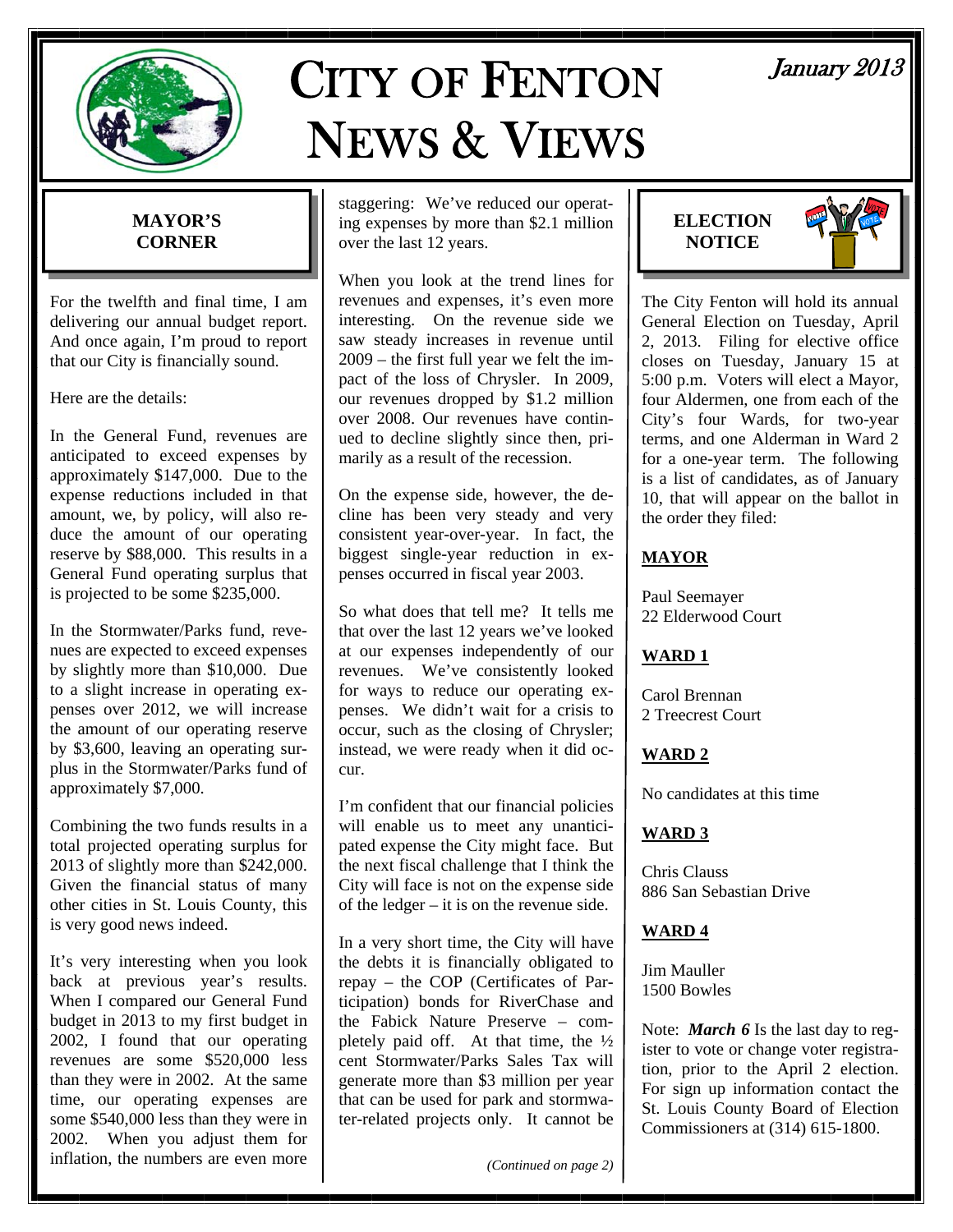#### *MAYOR'S CORNER (Continued from page 1)*

transferred to the General Fund and used for the day-to-day operations of the City.

As I see it, there are a few options available for the Board to consider:

- 1. Leave it in place as is, and figure out what to do with the funds
- 2. Eliminate or reduce the tax, lessening the tax burden for our residents
- 3. Reduce the amount of the tax to a  $\frac{1}{4}$  cent tax, contingent upon the voters approving a ¼ cent local option sales tax that can be used to generate additional revenue for the General Fund. Based on 2011 numbers, that would generate some \$1.5 million annually for the general fund.

Obviously, figuring out how best to spend an additional \$3 million a year in revenue is a pretty good problem to have. I encourage the Board to begin those discussions sooner rather than later so that when that debt is paid off everything is in place to optimize the opportunity for the City.

I realize that it may seem contradictory to talk about how positive our financial situation is when we are trying to change the sales tax distribution formula in St. Louis County. But for me these have always been separate issues. Fenton is successful because of the effort that Fenton has put into *being* successful. Being punished for that success makes no more sense to me than rewarding those who have chosen not to make the same effort we have. We should not be denigrated for our success; we should be held up as an example for other cities to emulate.

Before I wrap up, I want to thank the staff for your efforts in putting this budget together. You were given some difficult challenges to meet. Yet, you met or exceeded every one. Thank you.

### Page 2 **FENTON NEWS & VIEWS** January 2013

I also want to thank the Board for doing your job well. You continue to be good stewards of our City's finances.

Finally, to the residents of our City I can say with 100% certainty that even with the loss of Chrysler our City today is in a much stronger financial position than it was in April, 2001. For allowing me to be a part of this process for the last 12 years, I simply want to say thank you.

Mayor Dennis Hancock

#### **PLANNING & ZONING COMMISSION PUBLIC HEARING**

On **Wednesday, February 6, 2013**, the Planning & Zoning Commission will hold a Public Hearing at **7:00 p.m.** during their regularly scheduled meeting at City Hall to consider the following:

### **OLD BUSINESS**

• A petition by Ritzy K9 STL, Inc., for a Special Use Permit to operate a Pet Business Service (Dog Daycare) at 515 Rudder Road. The parcel is zoned "BP-3" Business Park— General Office Centers, Small Warehousing District.

#### **NEW BUSINESS**

- A petition by Mark S. Burger of MSB Enterprises, LLC, for a Special Use Permit to operate an indoor automobile sales business at 644 Axminister Drive. The parcel is addressed as 632 Axminister Drive and is zoned "BP-3" Business Park-General Office Centers, Small Warehousing District.
- A petition by Philip D. Owens of West County Wholesale, LLC, for a Special Use Permit to operate an indoor automobile sales business at 644 Axminister Drive. The parcel is addressed as 632 Axminister Drive and is zoned "BP-3" Business Park-General Office Centers, Small Warehousing District.

• A petition by Emil E. Blake of Blake Floor Company for a Special Use Permit for the outdoor storage of containers at 271 Larkin Williams Industrial Court. The parcel is zoned "BP-3" Business Park-General Office Centers, Small Warehousing District.

For more information, please call (636) 349-8110.

### **RECENTLY ADOPTED LEGISLATION FOR COMMERCIAL VEHICLES, RECREATIONAL VEHICLES/EQUIPMENT AND CONSTRUCTION EQUIPMENT**

Please be advised that on December 20, 2012, the Board of Aldermen adopted Ordinance 3302 amending *Section 505.110: Exterior Property Areas* of the City of Fenton Municipal Code to include the following regulations for Commercial Vehicles, Recreational Vehicles/Equipment, and Construction Equipment in residential areas.

### *Commercial Vehicles*

*Definition.* For purposes of this Section, "commercial vehicle" means any motor vehicle or trailer which is designed, maintained or used primarily for the transportation of property or which is used primarily for the transportation of passengers for hire, including, but not limited to, tow trucks, dump trucks, flat-bed trucks, stake-bed trucks, step vans, refuse or garbage trucks, buses or any other vehicle or trailer having a gross vehicle weight rating (GRWR) in excess of 14,000 pounds.

*Regulations.* No person shall park, keep, store or leave any commercial vehicle on any residential property unless said vehicle is located within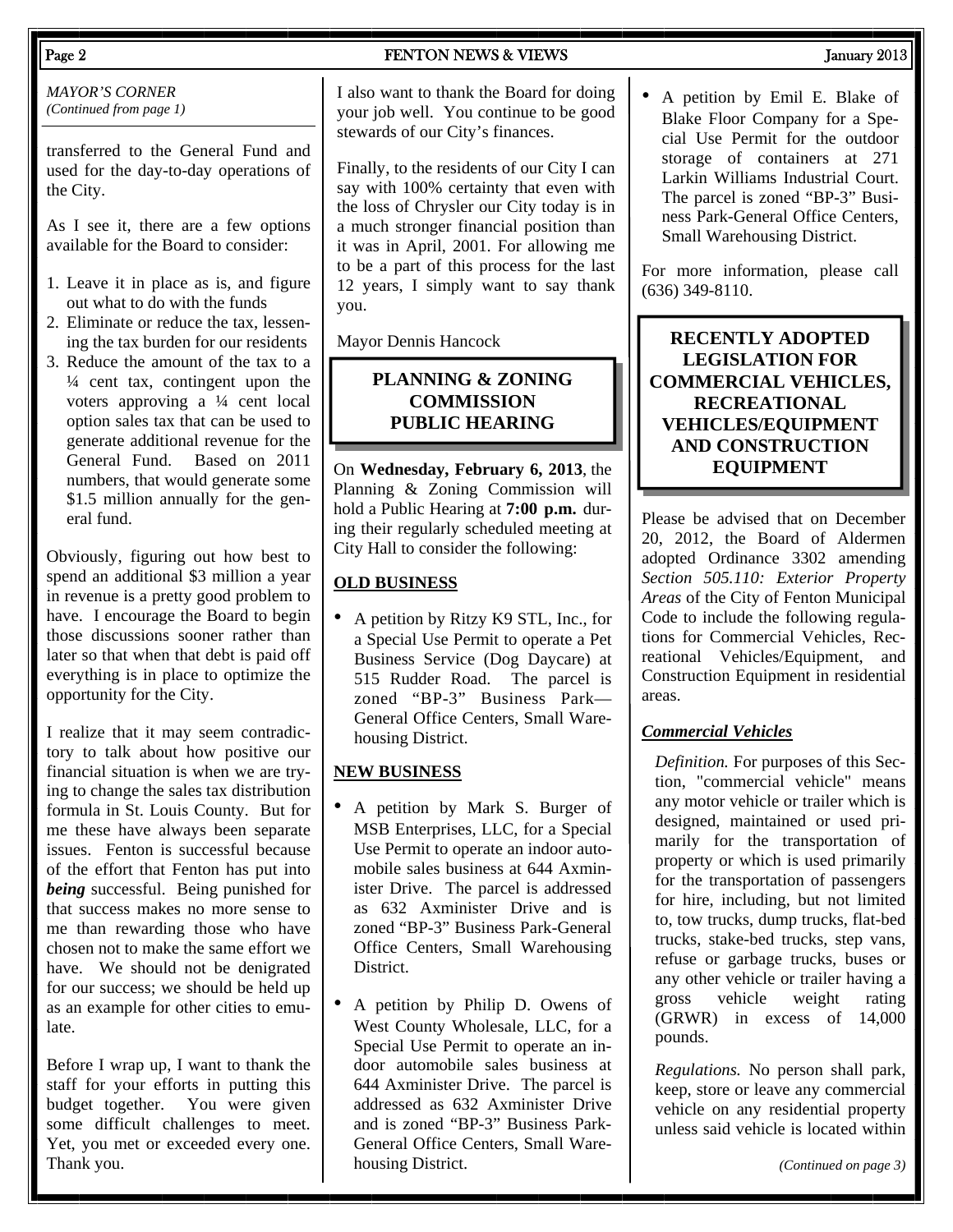#### Page 3 FENTON NEWS & VIEWS FENTON NEWS 3 1 Annuary 2013

*RECENTLY ADOPTED LEGISLATION (Continued from page 2)* 

an enclosed garage or located on residential property containing more than one (1) acre and kept behind the front elevation of the primary building.

*Exceptions*. This Section shall not apply to any emergency vehicles, ambulances, public utility service vehicles, moving vans or any commercial vehicle in the process of making a legitimate pickup, delivery or call to a residence.

#### *Recreational Vehicle/Equipment*

*Definition*. For purposes of this Section, "recreational vehicle/ equipment" shall mean any camper trailer, pick-up camper (not attached to a truck), motorized mobile home, boat, houseboat, boat trailer, horse trailer, dune buggy, snowmobile, all -terrain vehicle, or any similar equipment not primarily used for ordinary day-to-day transportation.

*Regulations*. Any recreational vehicle/equipment parked, kept, stored or left on any residential property shall be located within an enclosed garage or shall be located on a paved parking surface constructed of concrete or asphalt. Said recreational vehicle/equipment shall not at any time be in a state of disassembly or disrepair.

*Exceptions*. Parking surfaces other than asphalt or concrete shall be permissible in the "R-1" Single-Family Residential Zoning District.

### *Construction Equipment*

*Definition.* For purposes of this Section, "construction equipment" shall mean any equipment primarily used for commercial construction purposes, including but not limited to, tractors, backhoes, blades, buckets, bulldozers, compactors, crane scrapers, excavators, front-end loaders.

*Regulations.* No person shall park, keep, store or leave any construction equipment on any property used for residential purposes in the City.

*Exceptions.* This Section shall not apply to any construction equipment:

- 1. Located on residential property containing more than one (1) acre and kept in a manner that such equipment is not visible to any adjoining street or residential property; or
- 2. Being utilized for construction, remodel or repair on any residential property.

Should you have any comments or questions, please contact Community Development Director Nikki Finkbiner at (636) 349-8110 or via email at nfinkbiner@fentonmo.org.



*For information on these programs, including fees and times, check out a copy of the "Beacon".* 

#### **COMMUNITY INDOOR GARAGE SALE**



Tired of all that junk sitting in your basement? Wanting to have a garage sale, but it's way too cold? Let River-Chase provide the space and join us for our community indoor garage sale on Saturday, February 16 from 9:00 a.m.- 1:00 p.m. For more information, call (636) 343-0067.

#### **LOSE TO WIN CHALLENGE**

*Household contest* starts February 4 and runs through April 1. The team that loses the highest percentage of body fat will win a free household membership to RiverChase for the year. Registration deadline is January 28.

*Individual contest* begins February 11 and goes through April 8. The individual that loses the highest percentage of body fat will win a free individual membership to River-Chase for a year.



#### **HOME SCHOOL P.E.**

A physical education class that provides home schooled students the opportunity to participate in group

**by** activities. For ages 5-14. Class meets each **Wednesday** from 1:00-2:30 p.m. in the RiverChase gymnasium.

#### **SENIOR LUNCH AND BINGO**

Vegetable Lasagna.



Adults, 55+, are invited to our next Lunch and Bingo at RiverChase. Join us on **Wednesday, February 13** at 10:30 a.m. What's on the menu this month?

#### **12TH ANNUAL HEALTH FAIR**

Stop by on Saturday, March 9, 8:30- 11:30 a.m., for the 12th Annual Health Fair. This event is FREE to the public and there will be give-aways while supplies last. Free health screenings (Total LDL, HDL, triglycerides), Glucose, PSA and blood pressures.

#### **T-BALL AND COACH PITCH LEAGUES**

These eight game leagues are for boys and girls and are held at Fenton City Park on Saturday mornings and afternoons.  $\sum$  Leagues run from May 4 to June 29. Last day of registration is April 14.

**SOFTBALL LEAGUES**



Registration for Adult Softball Leagues for returning 2012 teams begins January 14. New team registration begins February 18.

*For information on all programs (including fees and times), contact RiverChase of Fenton at (636) 343 -0067. You can also check out the Beacon at www.fentonmo.org.*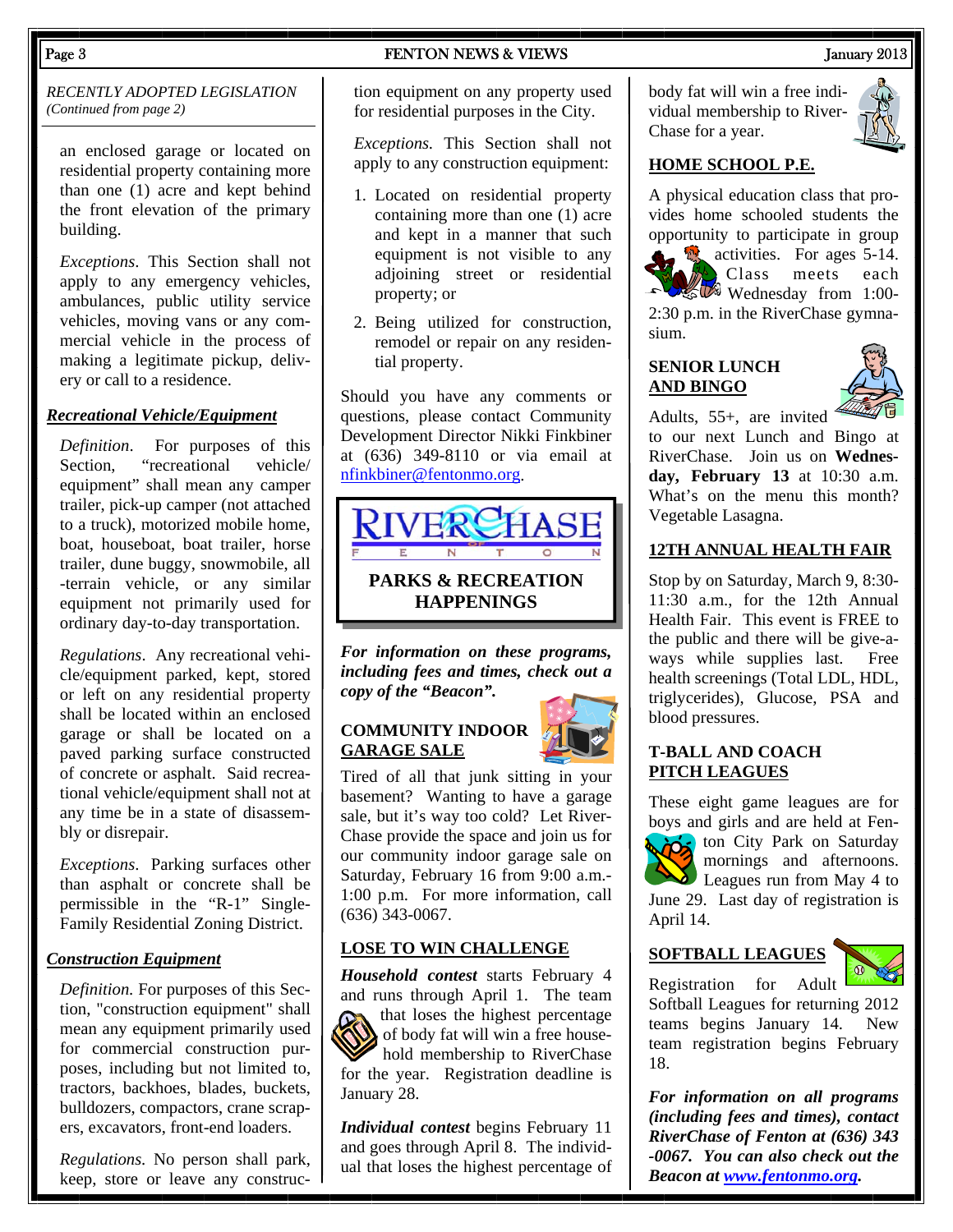#### Page 4 **FENTON NEWS & VIEWS FENTON NEWS FENTON NEWS FENTON FENTON FENTON FENTON FENTON FENTON FENTON FENTON FENTON FENTON FENTON FENTON FENTON FENTON FENTON FENTON FENTON FENT**



**ST. LOUIS COUNTY POLICE—FENTON PRECINCT UPDATE** 

#### **8TH ANNUAL TRIVIA NIGHT AND SILENT AUCTION**

Join us on **Saturday, February 9, 2013, 6:30 p.m.,** at Meramec Bluffs Lutheran Senior Services, #1 Meramec Bluffs (intersection of Vance/Sulphur Springs). All proceeds benefit the *St. Louis County Police Explorer Post 9774*.

Soda and snacks will be provided. Please feel free to bring additional food for your table. Tables, up to 10 persons, permitted. \$10/person.

To reserve your table or for any questions, contact Police Officer Dusty Poncin at dponcin@stlouisco.com or Police Officer Kyle Jahns at kjahns@stlouisco.com or call (314) 615-0715.

*The Police Explorers are young adults who are interested and participate in law enforcement activities. They assist the Department and the Community with their volunteer efforts. They are a not-for-profit organization and this event will help fund their activities.* 

#### **CITIZENS POLICE ACADEMY**

St. Louis County Police Department, Fenton and West County Precincts, will sponsor a "Citizen Police Academy". The academy will begin on Wednesday, February 27, 2013. It will run for eight (8) consecutive Wednesdays, with graduation on April 17, 2013. Classes will be from 7:00-9:00 p.m.

The Academy will be held in the conference room of the West County Precint, located at 232 Vance Road. The precinct station is located 1/2 mile west of Highway 141 on Vance Road.

The Citizens Police Academy is a great opportunity to gain personal knowledge and experience in how actual police officers patrol their beats, conduct traffic stops and investigate crime. Law enforcement professionals in the fields of Homicide, Robbery, Burglary, Drug Enforcement, Tactical Operations, Fraud and Crime Scene Unit instruct classes.

The Citizens Police Academy is open to all St. Louis County residents and is free of charge. Advanced registration is required and seating is limited. For additional information or to reserve a seat, contact Police Officer Aaron Dilks at (636) 349-8120 or Police Officer Vincent Bazzoni at (314) 615- 0700.

**Neighborhood Policing Officer (636) 343-2080 P.O. Aaron Dilks-Ext. 1123** 

> **Precinct Phone (636) 349-8120**

> > **2013 BUDGET**

The City of Fenton's Budget for Fiscal Year 2013 was approved at the December 20, 2012 Board of Aldermen Meeting. The approved 2013 Budget is available on the City's website (www.fentonmo.org) for citizens to download and review. The Budget will require that you have Adobe Reader installed on your computer as the file is in PDF format.

Please contact Finance Director Rick Snyder at (636) 343-2080, if you have any questions regarding the Budget.







With winter weather here, your cooperation and assistance is needed during snow emergencies.

In order to facilitate efficient and total clearing of pavement when snow advisories are announced or as snow begins to fall, please refrain from parking vehicles in the street. This is particularly important in culde-sacs and areas with narrow streets.



**PRESCRIPTION PILL AND DRUG DISPOSAL** 

Prescription and over-the-counter medicines are accepted at the following locations for disposal. The program is free, anonymous and available 24/7. There are boxes at four (4) St. Louis County Police Stations. The Police Department in O'Fallon and Eureka, Missouri also have collection boxes.

- North County Precinct 11815 Benham Road St. Louis, MO 63138
- Affton Southwest Precinct 9928 Gravois Road St. Louis, MO 63123
- South County Precinct 3031 Telegraph Road St. Louis, MO 63125
- West County Precinct 232 Vance Road St. Louis, MO 63088

Go to www.missourip2d2.org for accepted medicines.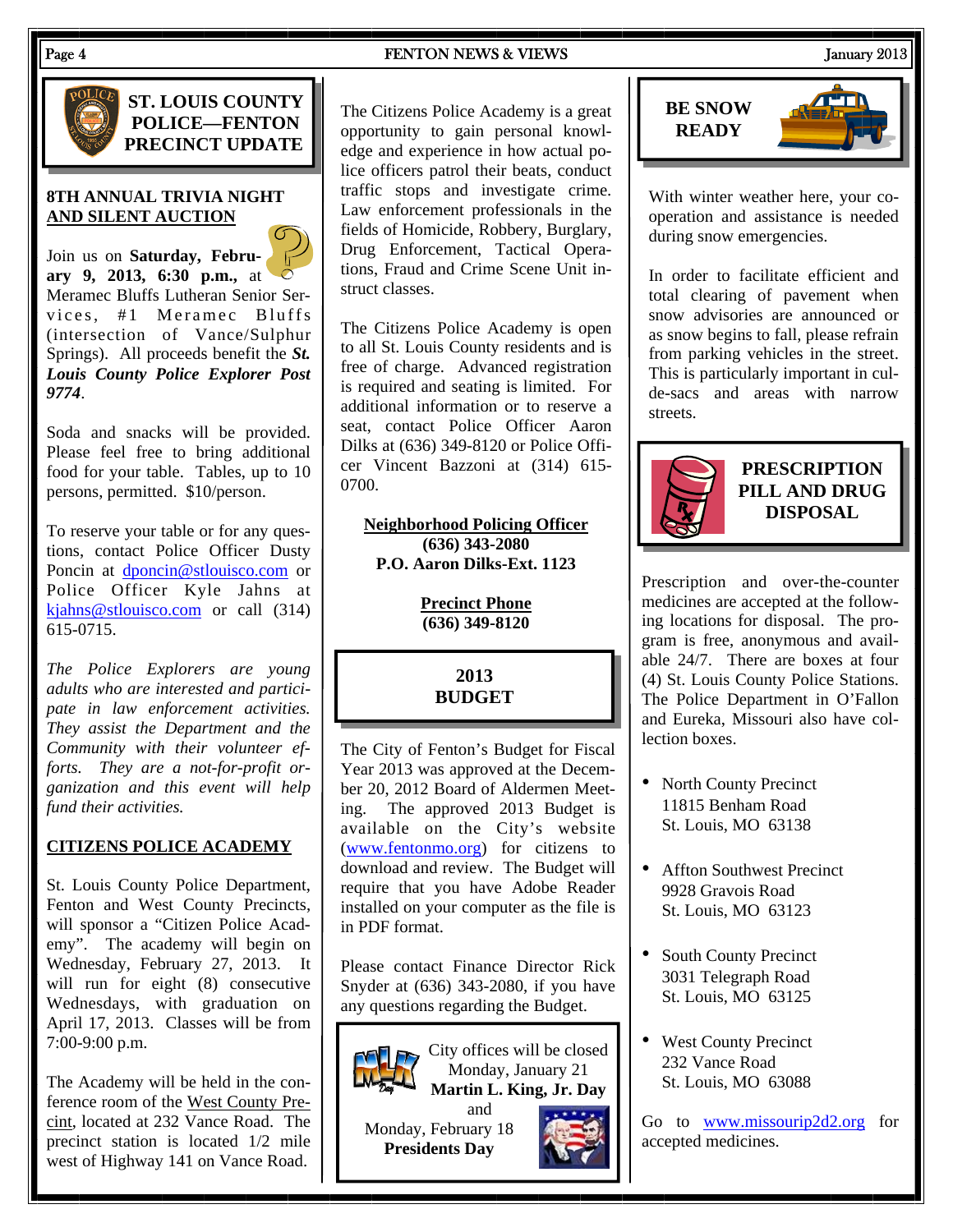# **SURPLUS CAR**  E |For5ale| **FOR SALE** 1998 Dodge Stratus with 39,880 miles, 2.4L Engine, automatic transmission. For more information contact Tom Sandler at (636) 349-8155 or by email at  $\blacksquare$ tsandler@fentonmo.org. **RECYCLING DROP OFF LOCATIONS** For recycling drop off locations and information on what to recycle, check out St. Louis County's webpage at **WWW.stlouisco.com** and click **O** on "Health and Wellness" and the "Recycling and Solid $\bullet$ "<br> $\bullet$  Waste" tabs. Waste" tabs. For more information call (314) 615-8958. They can also be reached by email at recycle.doh@stlouisco.com and the Information and Special Events line is (314) 615- 8989. 600000000000000 **DECISIONS FROM THE DECEMBER 20 BOARD OF ALDERMEN MEETING**  *Decisions*

Page 5 FENTON NEWS & VIEWS FENTON NEWS 3. Tanuary 2013

# **SALES TAX REDISTRIBUTIONS**

Total monthly sales tax generated for *November 2012* was \$358,082. Of that, \$240,944 (67.3%) went to tax redistribution, which brings the total redistribution for 2012 to \$2,508,605 (58.5%). The amount of sales tax redistributed back to St. Louis County for November 2012:

| " Д<br><b>Sales Tax Summary</b> |                      | "B" (Pool)<br><b>Sales Tax Summary</b> |                         | Combined<br><b>Sales Tax Summary</b> |                                                                           |
|---------------------------------|----------------------|----------------------------------------|-------------------------|--------------------------------------|---------------------------------------------------------------------------|
|                                 |                      |                                        |                         |                                      | I Generated Redistributed Generated Redistributed Generated Redistributed |
| $\frac{1}{2}$ \$242,531         | \$128,925<br>(53.2%) | \$115,551                              | \$112,019<br>$(96.9\%)$ | \$358,082                            | \$240,944<br>(67.3%)                                                      |

If you have additional questions, please contact your Alderman.

- $\checkmark$  Approved the booking of Andre's West for the Annual Appreciation Dinner on Sunday, December 1, 2013.
- $\checkmark$  Approved, with conditions, of a petition by Core States Group, representing Panera Bread, LLC, for the Site Plan of a proposed drivethrough addition to an existing restaurant at 453 Old Smizer Mill Road and is zoned "C-1" Commercial Zone District.

#### *Ordinances*



**#3293** Approves a Special Use Permit petitioned by Panera Bread LLC, to reduce the Minimum Parking Requirements at 453 Old Smizer Mill Road.

**#3294** Approves a Special Use Permit petitioned by Safway Services, LLC, for Outdoor Storage of Equipment and Materials at 2000 Mraz Lane.

**#3295** Approves a Special Use Permit petitioned by Vogel Heating and Cooling for Outdoor Storage of Equipment and Materials at 1642 Manufacturers **Drive.** 

**#3296** Amends Section 470.070(A) Site Plan Requirements and Review of the Municipal Code of the City of Fenton, Missouri.

**#3297** Approves an Agreement between the City of Fenton, Missouri and the Missouri Department of Natural Resources for the Meramec Greenway Trail Extension Project.

**#3298** Amends Ordinance No. 2791—Financial Policies Manual Section 500 Cash Receipts Procedures.

**#3299** Amends Ordinance No. 2791—Financial Policies Manual Section 900 Expenditure Policy and Procedures.

**#3300** Establishes regulations for Commercial Vehicles in the City of Fenton, Missouri.

**#3301** Amends Schedule XII and Schedule XVI of Title III: Traffic Code of the City of Fenton Municipal Code.

**#3302** Amends Section 505.110 Exterior Property Areas, Subsection (I) Motor Vehicles, of the Municipal Code of the City of Fenton, Missouri.

**#3303** Amends Ordinance 3290 adopting Section 550.095: Residential Fire Protection Code.

### *Resolutions*

**R12-07** Approves the 2013 Budget for the City of Fenton, Missouri.

- $\checkmark$  Approved the request from the Board of Election Commissioners for City Hall to serve as a polling place for elections in 2013.
- $\checkmark$  Approved the renewal contract option with Lifeguards Unlimited for Aquatic Services for January 1, 2013 through December 31, 2013.
- $\checkmark$  Approved the declaration of the 1998 Dodge Stratus as surplus property and to advertise for sale not less than \$2,800.